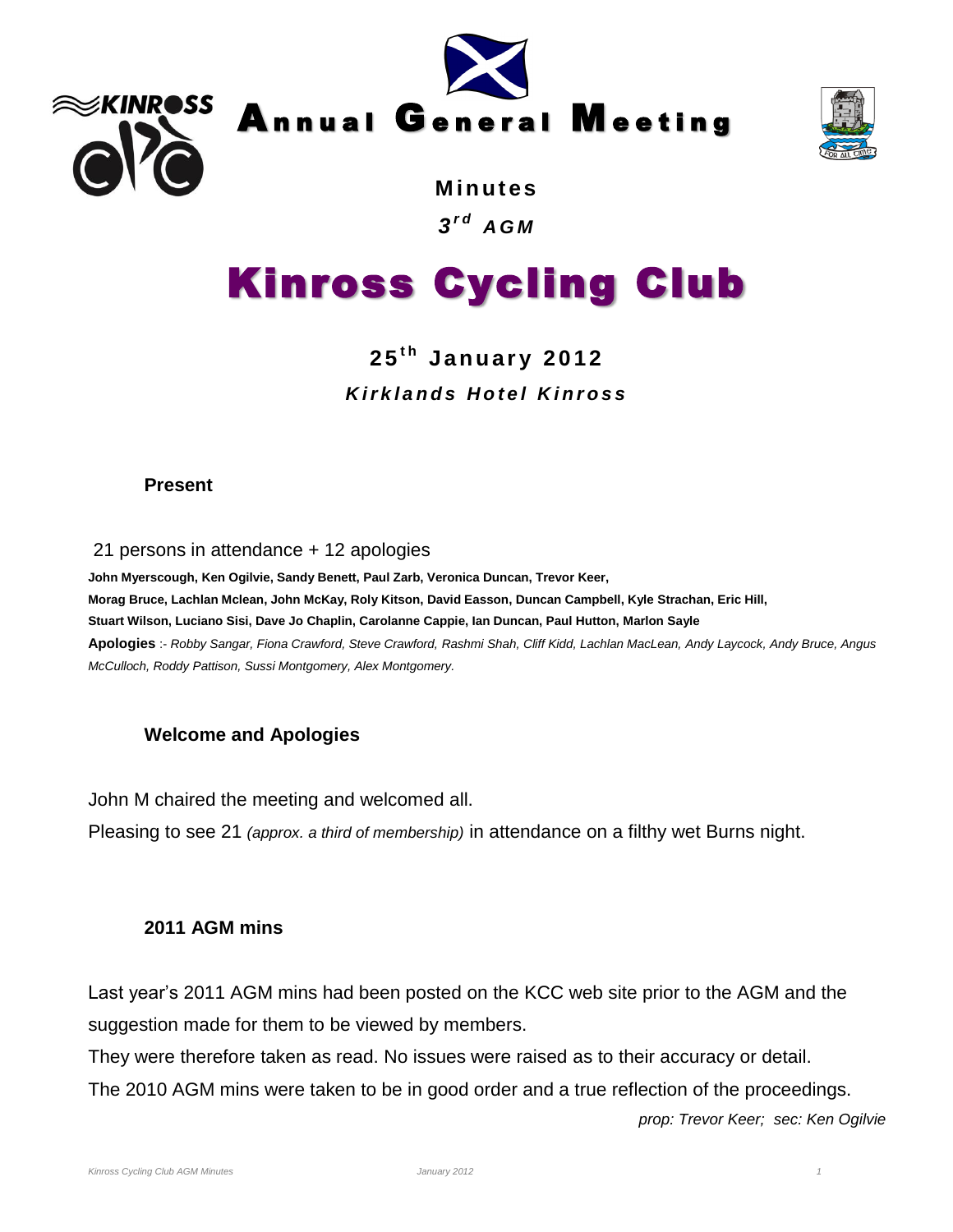#### **Financial Accounts and Report**

Ian Duncan prepared both a detailed and a summary of the clubs accounts and gave a verbal report on the clubs finances including:-

- The breakdown for incomings and outgoings for the 2011 sportive
- The incomings and small amount of outgoings for the 2012 sportive
- The incomings and outgoings for club affairs.

Membership currently stands at 68 and the clubs finances are healthy.

The sportive brings in large amounts of money and has many expenses.

The committee has decided that in future to assist financial house keeping incomings and outgoings for the sportive will be handled from a separate KCC account.

After all outstanding payments have been made it will be clearer what has been made from the sportive.

The committee will then make a decision as to how this will be split between putting money back into the sportive and transferring an amount the main KCC account.

Excluding all the money that has already been received for the 2012 sportive the club has approx. £4000.

Note approx. £2000 of this will be used to subsiding member's purchase of the new club kit. The constitution states that end of year accounts should be audited.

The accounts have not been audited. It was agreed that it could be wave again this year. All our Club accounts are available to anybody to inspect along with the treasurers book keeping. With current amounts being reasonable large it may be prudent to seek advice (poss. from internet) so that KCC does not incur tax.

Ian Duncan has kept very good, clear and detailed accounts over the year and was thanked for doing such an excellent job.

Paul Hutton stated he will investigate if the same accountant who audits Carnegie Harriers accounts would audit KCCs account either for a waved fee with token of appreciation/ donation to charity or nominal fee. He will also find what form of booking is used poss. Sage and see if KCCs can be migrated into a similar account booking structure if needed.

> *The accounts were deemed to be in good order... prop: Duncan Campbell; sec: Paul Zarb* Carried unanimously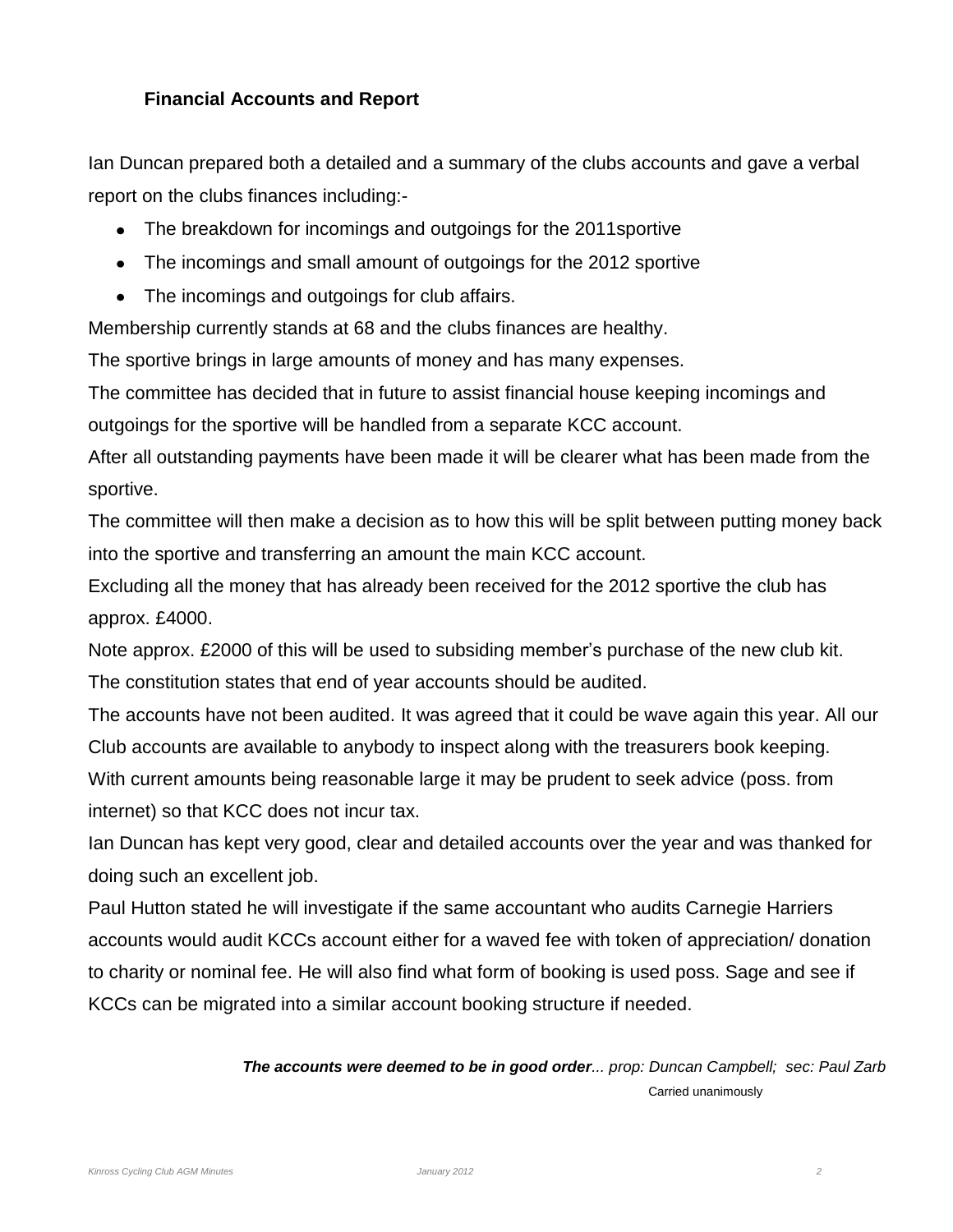#### **Secretaries Report for the 2011**

John Myerscough read out a comprehensive résumé of the highlights from 2011.

2011 was an outstanding year for Kinross Cycling club including, the inaugural sportive, the establishment of the Grand Prix series, the swelling of membership, links with the Fife Cycling Association, more structures Sunday group rides, The design of new club kit, Grants, Spinning classes, Web site development, emergence of mountain biking, plus strong work by the committee.

The full report can be viewed on the website.

Chairman Paul Zarb added a few comment

Angus McCulloch prepared a report on the Grand Prix series

Ken Ogilvie, as FCA rep, read out a report of the Fife Cycling Association including a résumé of the mid-week time trial series.

Trevor Keer gave a verbal up date of the website and his proposals for future modifications. All reports are on the KCC website for viewing.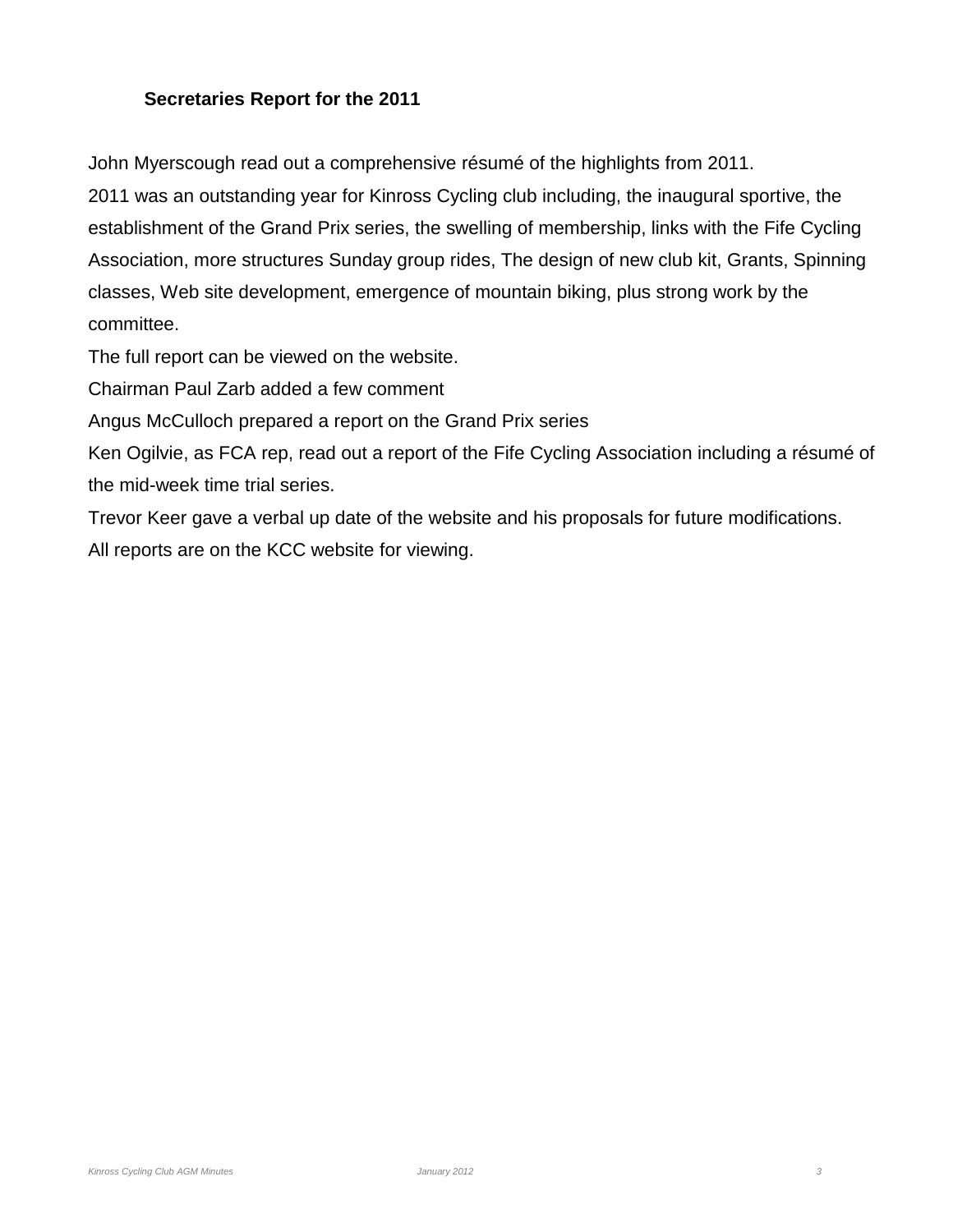#### **Election of Committee**

The club continues to generally make many decisions on a collective basis by posting messages on the yahoo forum for all members to contribute towards. This works extremely well and allows members to have a greater say in any major decision affecting the club. Day to day affairs for the running of the club as well as any more formal decisions made by the committee many agreed by e-mail.

Paul Zarb advised he would continue as Chairman. Ian Duncan advised he would continue as Treasurer.

> *prop: Ken Ogilvie; sec: Morag Bruce* carried 'nem con'

*(from the latin 'nemine contradicent' - literally meaning 'no one speaking against') ie there were no objections and it was generally accepted that all were in agreement so 'motions' were carried without the need for a vote.*

John Myerscough advised that he is stepping down as secretary after 3 years as per the requirements of the constitution.

Trevor Keer advised he would act as Secretary

*prop: Paul Hutton; sec: Ken Ogilvie* carried 'nem con'

Ken Ogilvie stated that he was stepping down from the committee but would continue as KCC FCA rep until others came forward, preferably from the committee, to take on this roll. The following had advised that they are prepared to be re-elected.

> Angus McCulloch Veronica Duncan Roddy Pattison John Myerscough

> > carried 'nem con'

John McKay advised he would act as Membership Secretary after giving assurances that there would be no conflict of interest.

> *prop: Trevor Keer; sec: Lucci Sisi* carried 'nem con'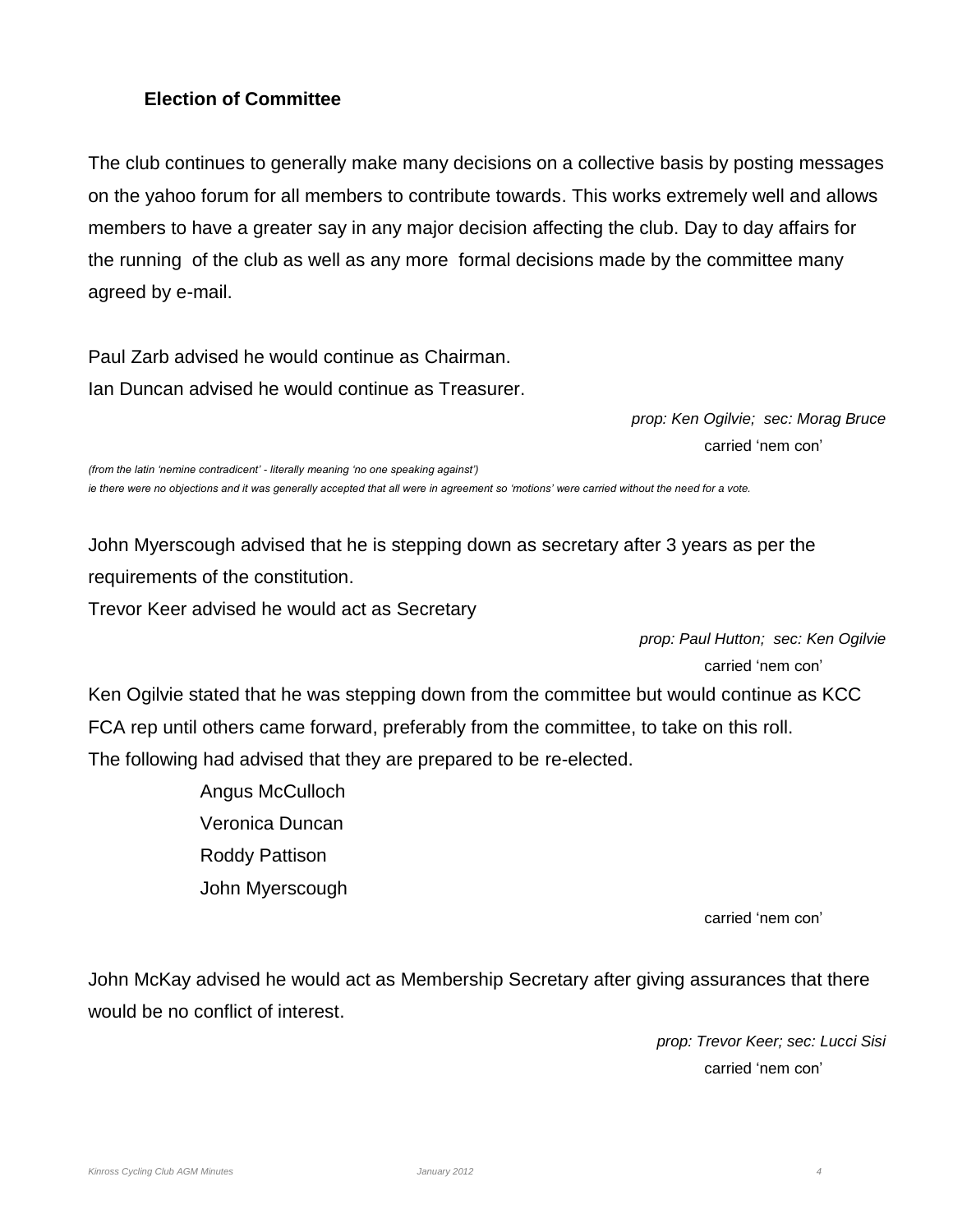The 2012 elected committee will therefore comprise of:-

|           | • Paul Zarb            | Chairman                         |
|-----------|------------------------|----------------------------------|
|           | • Trevor Keer          | <b>Secretary and webmaster</b>   |
|           | • Ian Duncan           | Treasurer                        |
|           | • Roddy Pattison       | President                        |
|           | • Veronica Duncan      | Kit manager                      |
|           | • Trevor Keer          | Webmaster                        |
|           | • John McKay           | <b>Membership secretary</b>      |
| $\bullet$ | <b>Angus McCulloch</b> | Calendar compiler & GP organiser |
|           | • John Myerscough      |                                  |

#### **Subscriptions**

The outgoing committee had not discussed level of subscriptions John Myerscough proposed that the payable fees be held at £10

carried unanimously

Note: - in future members will be sent a 'membership card' that they can duly signed and then fix into a self-seal credit card size laminate.

Members can now, is they so wish, pay on line via the club website which links to *Entry Central* membership site. There is an additional cost of £1 for using this service.